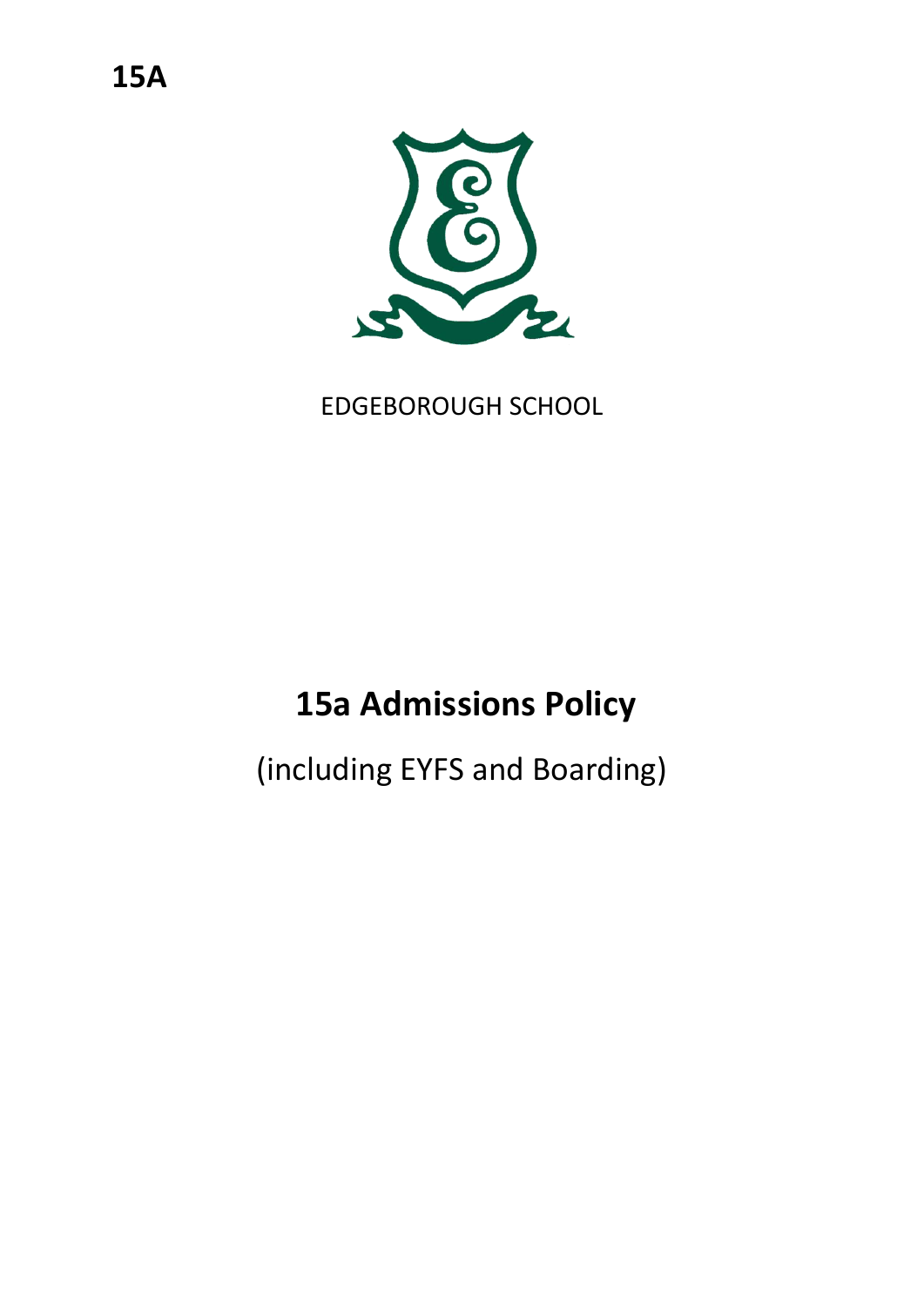### **UPDATE LOG**

| <b>DATE</b> | <b>CHANGE</b>                    | By Whom    |
|-------------|----------------------------------|------------|
| 27.01.18    | ELT policy day review + approval | <b>ELT</b> |
| 26.04.18    | Minor changes to policy          | <b>CD</b>  |
| 02.05.18    | Review                           | DT         |
| 03.05.18    | Policy context added             | <b>CC</b>  |
|             |                                  |            |
|             |                                  |            |
|             |                                  |            |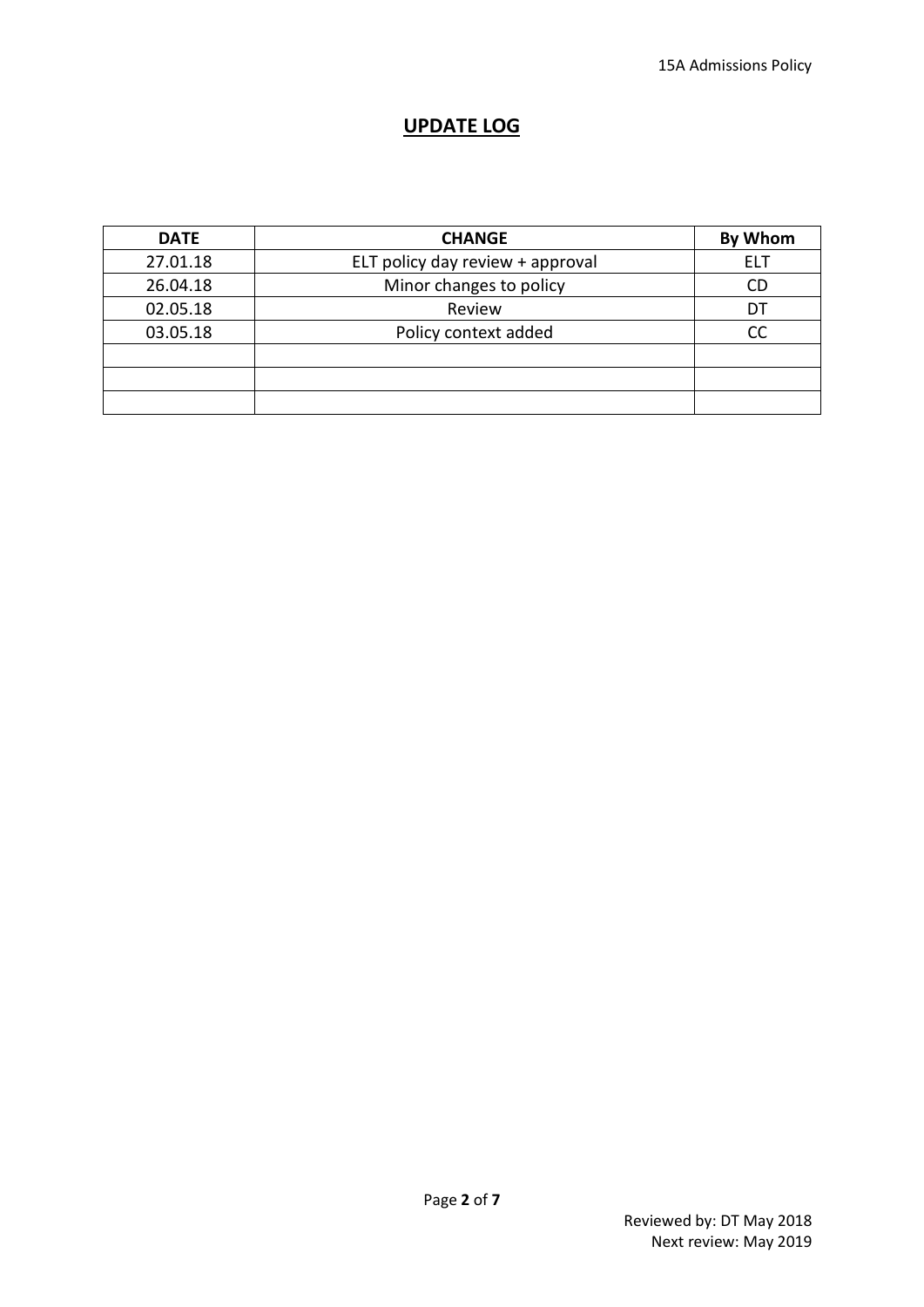## **Contents**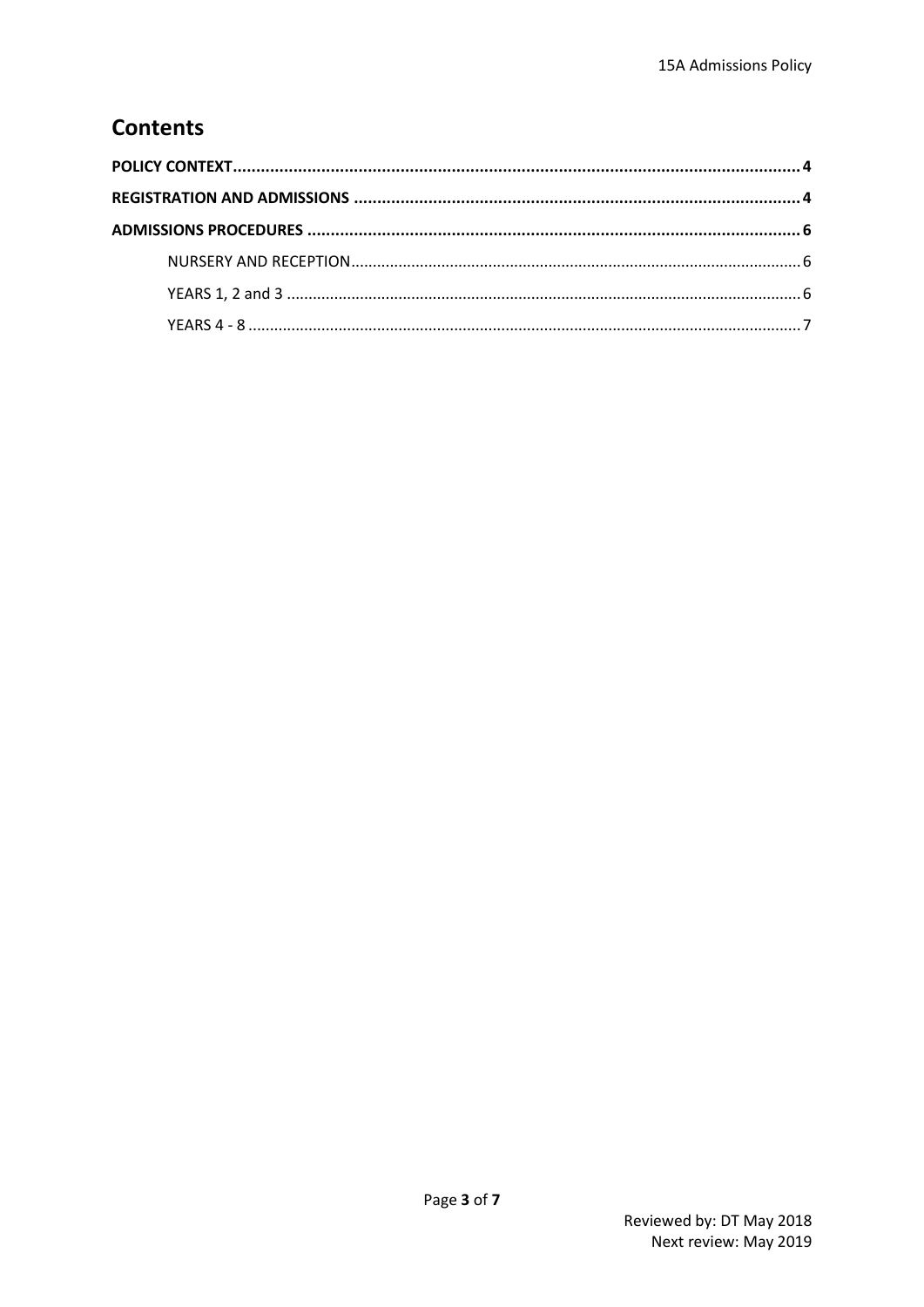## Admissions Policy and Procedures

#### **This policy also refers to Pupils in the EYFS setting and Boarders**

## <span id="page-3-0"></span>**POLICY CONTEXT**

This admissions policy covers admissions to all parts of the school from EYFS to Year 8. No child will be prevented from attending the school on the grounds of gender, race or religion.

Entrance to the school is broadly non-selective, in so far as we do not have a competitive entry test. However we do offer places taking into consideration the broad range of entrance demands of the senior schools for which we prepare pupils at 11+.

If at any stage in a child's time at Edgeborough it becomes apparent that they are unable to access the academic curriculum, in spite of appropriate additional support being in place, the Headmaster will advise parents on the best way forward. The primary concern at all times being to work in the best interests of the child.

## <span id="page-3-1"></span>**REGISTRATION AND ADMISSIONS**

In the first instance parents are encouraged to contact the Admissions Registrar to arrange a meeting with the Headmaster and a tour of the school.

- 1. Pupils must register for entry into the school. There is an administrative fee of £75 for registration. Registration does not guarantee a place.
- 2. The school admits children to Nursery 1 after the child's second birthday or to Nursery 2 in the September following their third birthday. Entry to the Reception Year comes in the September after their fourth birthday and to higher year groups in the September after their appropriate birthday. Pupils may, in some circumstances, enter a year group higher or lower than usual at the discretion of the School.
- 3. Boys and girls may be admitted at the age stated above.
- 4. Entry before the age of 7 is not academically selective but the general aim is to offer places to pupils who will use the opportunities, breadth and rigour of the education provided at Edgeborough with enthusiasm.
- 5. Pupils must be well behaved. This will be determined by a mixture of:

Observation of behaviour on an induction day.

Reports and evidence from the candidate's former school / nursery.

Page **4** of **7**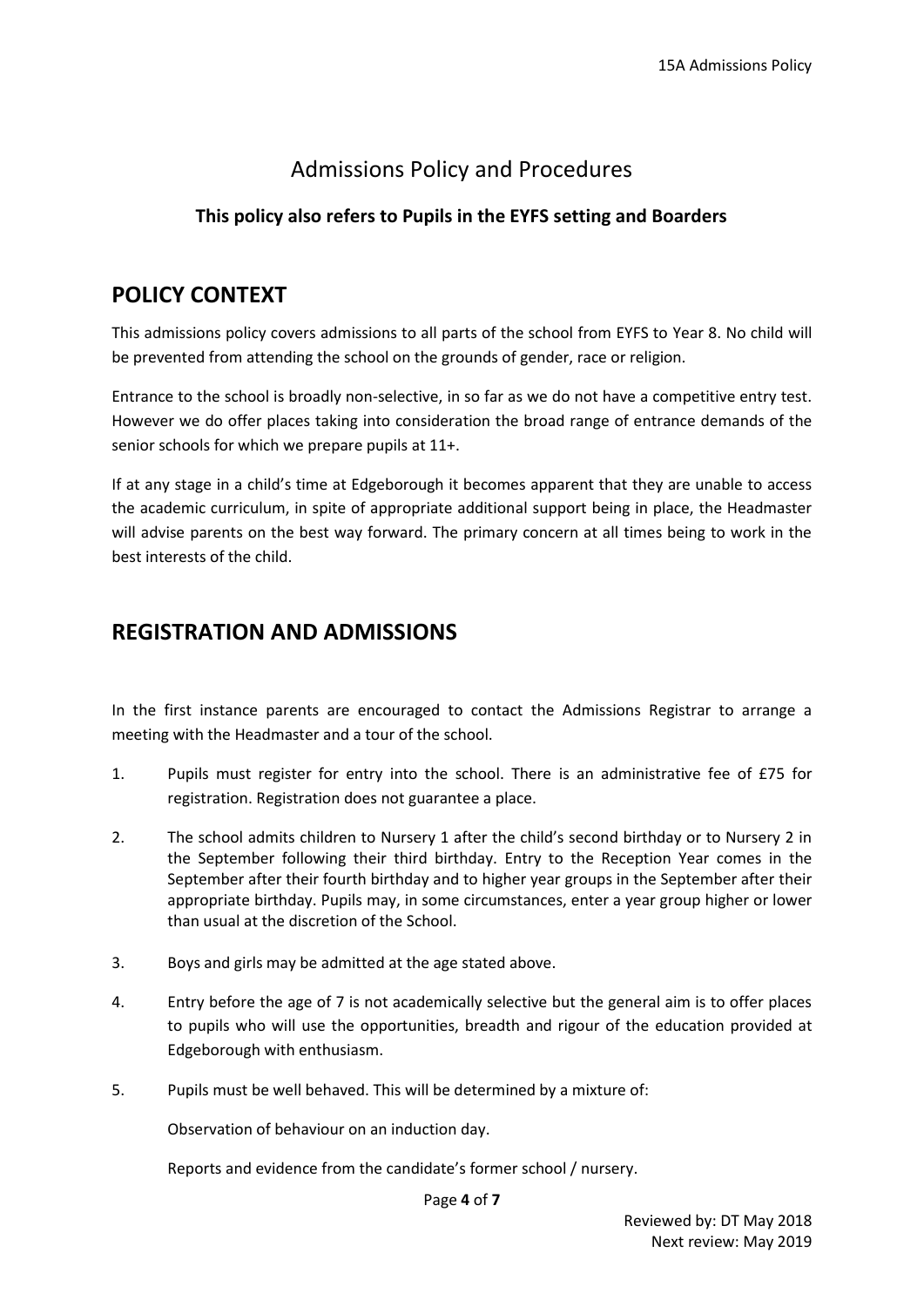- 6. We reserve the right to review the academic and social progress of each child and progress into the year group above can never be assumed. A significant review will be held at the end of Year 2 when pupils move from Pre Prep.
- 7. Entry further up the school maintains the criterion stated above and adds an academic element in as much as all pupils who enter year three or above must be able to demonstrate, as far as is possible, suitable evidence that they will be able to maintain the pace of academic learning that they will encounter.

This will be determined by a mixture of:

- Work produced on an induction day at Edgeborough.
- Tests/formal examinations taken at Edgeborough.
- Interview(s) with members of staff at Edgeborough.
- Reports and evidence from the candidate's former school.
- Information provided by parents.

Any candidate may be asked to undertake an interview or a specific test or examination, if in the school's opinion it will assist the decision making procedure for entry, but not all candidates may necessarily have to undertake all of these procedures.

- 8. Where there are more candidates than places, all candidates may be asked to do a test, the taking of which would not guarantee a place. The order in which they will be invited to an induction day would be determined by:
	- 1. Ability
	- 2. Sibling of a pupil at Edgeborough
	- 3. Other connections to Edgeborough
	- 4. Position on the waiting list (determined by date of registration)

#### 9. Numbers

The number in Nursery will have to conform to the staff/pupil ratio as determined by law.

In general there are up to two forms in each of the Pre Prep years and there are up to three forms per year group in the Years  $3 - 8$ . Numbers per class from Years R  $- 8$  may be varied at the discretion of the Headmaster. Numbers in academically adjusted sets may also differ from year to year and from group to group.

10. Within the scope of our general aim, the school will try to provide the educational support to those pupils who may require it. This additional support may incur additional fees. There may be specialist educational support that some pupils will require that the school is unable to give.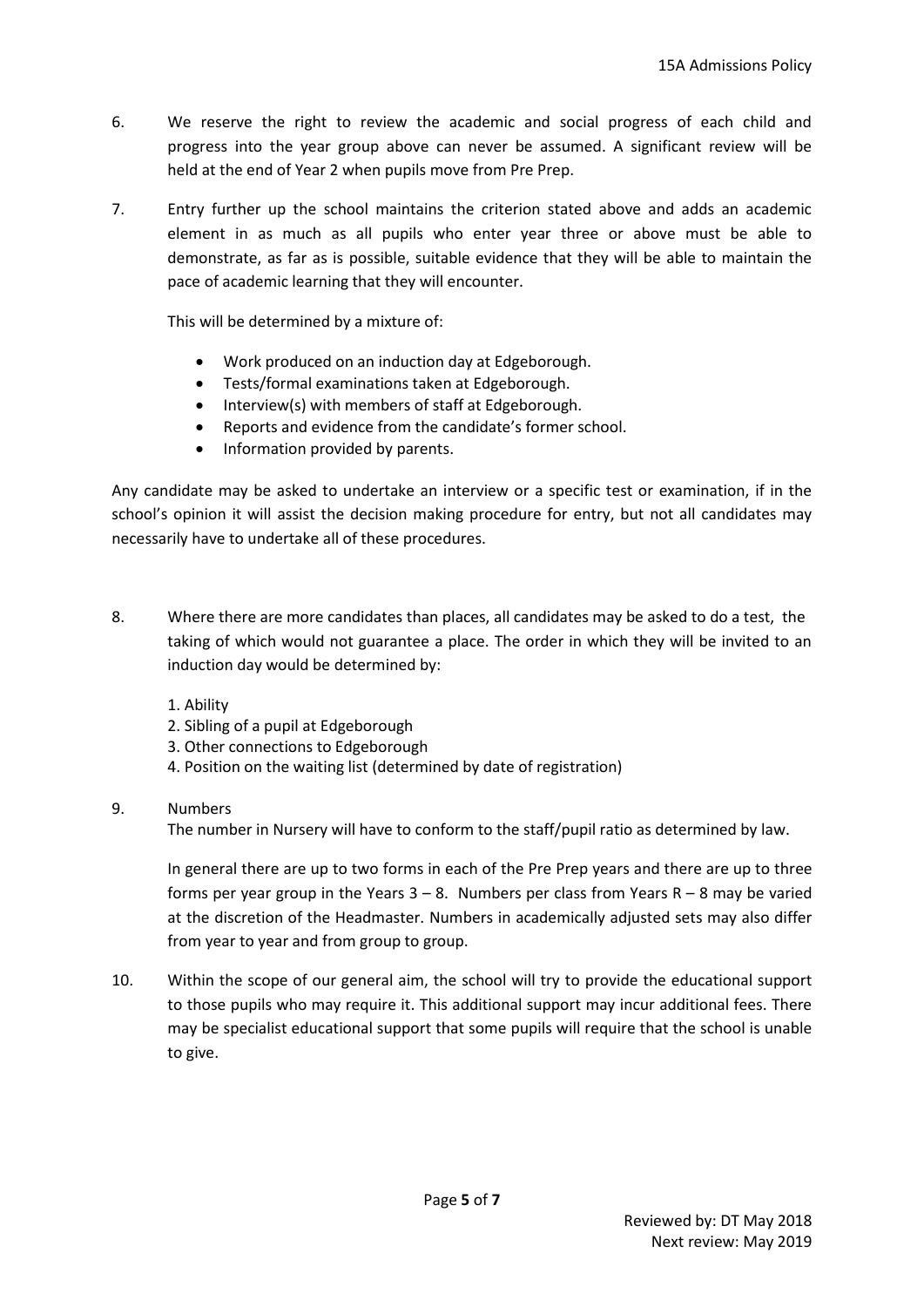11. All admissions are determined by the Headmaster who administers the school policy. Appeals about admissions should be made to the Headmaster, or if there is no resolution, via the schools' official complaints procedure.

## <span id="page-5-0"></span>**ADMISSIONS PROCEDURES**

#### <span id="page-5-1"></span>**ENTRY TO NURSERY AND RECEPTION**

- 1. A registration form must be completed and the form, and fee of £75, returned to School before the entry process can begin.
- 2. Your child will be invited to a short familiarisation visit.

Pupils in Nursery 1 attend a minimum of two sessions per week

Pupils in Nursery 2 attend four morning sessions as a minimum

Reception pupils attend full time.

- 3. If a child is offered a place, parents are asked to respond within three weeks. A deposit of £1,000 is payable on acceptance.
- 4. Acknowledgement of deposit and confirmation of place.

#### <span id="page-5-2"></span>**ENTRY TO YEARS 1, 2 and 3**

- 1. A registration form must be completed and the form, and fee of £75, returned to School before the entry process can begin.
- 2. Familiarisation. Your son or daughter will be invited to spend some time at the school at a mutually agreed time.
- 3. The familiarisation period or 'Taster Day' involves spending time with future class members and taking part in the timetabled class work and activities.
- 4. Places are offered after familiarisation.
- 5. If a child is offered a place, parents are asked to respond within three weeks. A deposit of £1,000 is payable on acceptance.
- 6. Acknowledgement of deposit and confirmation of place.